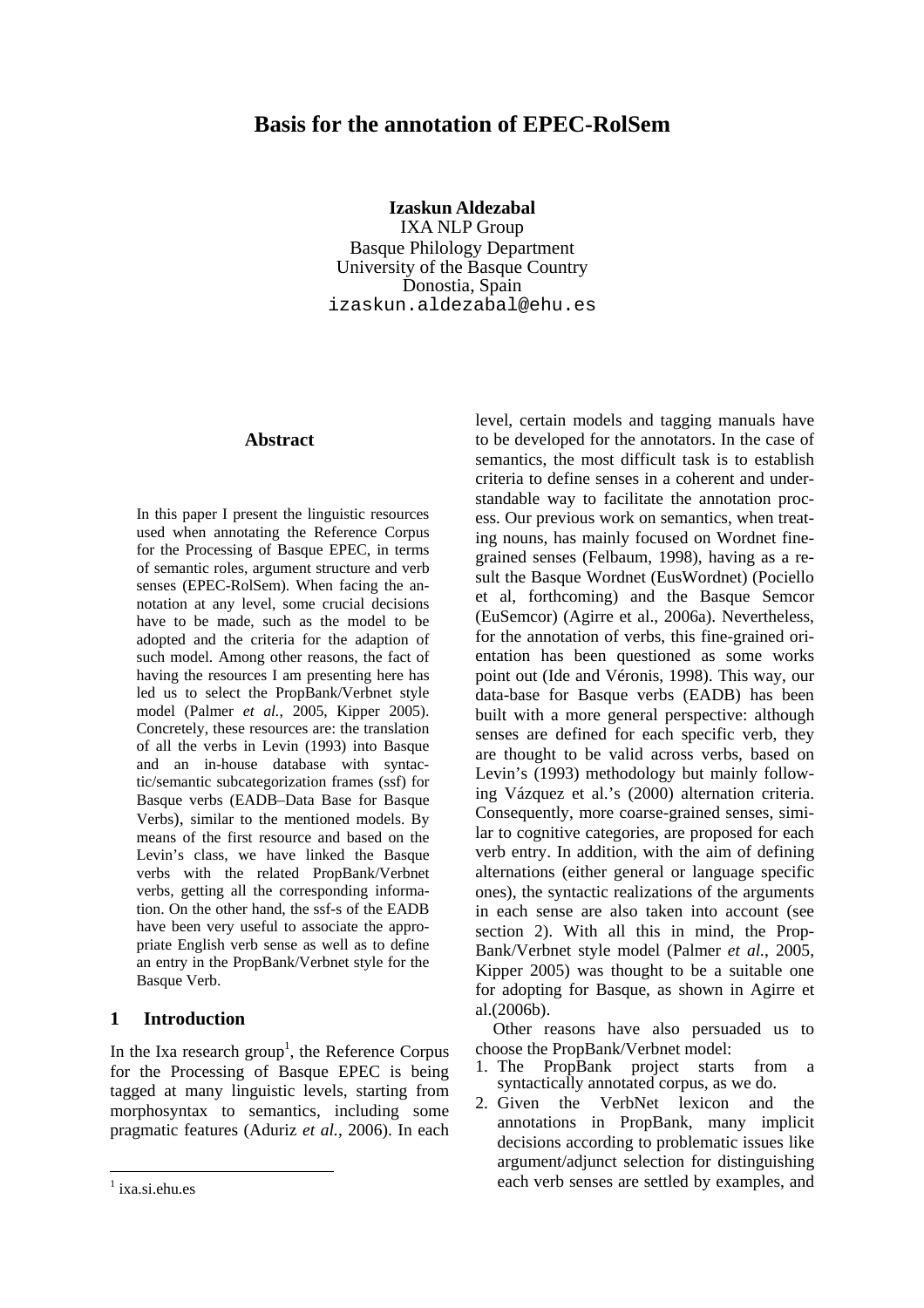seem therefore easier to replicate when we tag the Basque data. Moreover both (PropBank and Verbnet) resources are complementary as each one has appropriate and different linguistic information for defining verbs and for learning them automatically (Merlo and Van der Plas, 2009).

- 3. The PropBank model is being developed in other languages such as Chinese (Palmer and Xue, 2003), Spanish and Catalan (Civit et al., 2005a), Dutch (Monachesi et al, 2007), French (Van der Plas et al., 2010) and Russian (Civit et al., 2005b). Having corpora in different languages annotated following the same model makes it possible to carry out crosslingual studies, as it is demonstrated in Korhonen et al. (2010).
- 4. In the Verb Index<sup>2</sup>, the information regarding PropBank and Verbnet is linked for many verbs. There is also information about other models such as Framenet (Baker et al, 1998), Wordnet (Fellbaum, 1998), Ontonotes (Hovy et al, 2006). This way, we could enrich Basque verbal models with the richer information currently available for English.

In this paper I present the main linguistic resources used for the predicate labelling of the EPEC corpus. In section 2, I explain the work carried out to translate the Levin's (1993) English verbs into Basque and I show the linking with the PropBank/Verbnet information. In section 3, I describe the syntactic-semantic frames (ssf) used to define verb entries in the EADB and the way of adopting the entry in the Prop-Bank/Verbnet style. Finally, in section 4, the current situation and future work are outlined.

# **2 Translation of Levin's (1993) verbs into Basque and linking them to PropBank/Verbnet**

Levin (1993) has been a reference to analyze verbs in other languages. She claims that the distinctive behavior of verb classes with respect to the diathesis alternations arises from their meaning: "once such a class is identified its members can be examined to isolate the meaning component they have in common. Thus, the diathesis alternations can be used to provide a probe into the elements entering into the lexical representation of word meaning" (Levin, 1993:14).

Many works have been carried out to compare the alternations she proposes for English with the

ones existing in other languages (Jones et al., 1994; Taulé, 1995; Saint-Dizier 1995), Basque among them (Aldezabal, 1998, 2004)**.** The studies carried out for Basque show that from the 80 Levin's alternations 24 are found in Basque. One reason for that is that some of the alternations in Levin are specific to a few English verbs. It has also to be pointed out that the dialectal variation was not considered, and some works reveal that, the dative alternation (or similar to it) appears in the dialect of the North part (Etxepare and Fernandez, 2011). However, those alternations that occur in specific dialects seem to be more a shade of the meaning of the sentence and they do not seem to be so useful for doing semantic classes (following Levin's methodology). Besides, in other languages also occur that many alternations do not exist. However, the alternations that are found in both languages are relevant enough for doing big classes, what we precisely do in our EADB (see section 3).

Anyway, when comparing the alternations only the verbs in the examples of the alternations were taken into account. All the verbs are found in the second part of Levin's book, where she describes the semantic classes resulting from the shared alternations. Therefore, in order to make a complete comparison, all of them were studied. The first task for that was to identify the equivalent verb in Basque, and then to ensure the differences and similarities both at alternation and class level.

### **2.1 Translation criteria and some examples**

The translations in each class were done based on the *Morris* dictionary (Morris, 1998) and applying two general criteria:

- First of all, the meaning of the Levin's semantic class was considered.
- Then, the most syntactically similar equivalent(s) was/were selected.

In many cases, the verb in the class and the alternations involved are shared in both languages. For instance, most of the verbs in the 45.1 "*break*  verbs*"* class with its prototypical causative/inchoative alternation can be translated without any difficulty; many of the verbs in the 9.1 "*Put* verbs*"* class do not either show any difficulty to be translated. Only we find the fact that for one English verb we can use more than one equivalent. For instance, the verb break in the 45.1 "*Break* Verbs" class is translated with the three synonyms hautsi, puskatu, apurtu,

<span id="page-1-0"></span> $^{2}$  http://verbs.colorado.edu/verb-index/index.php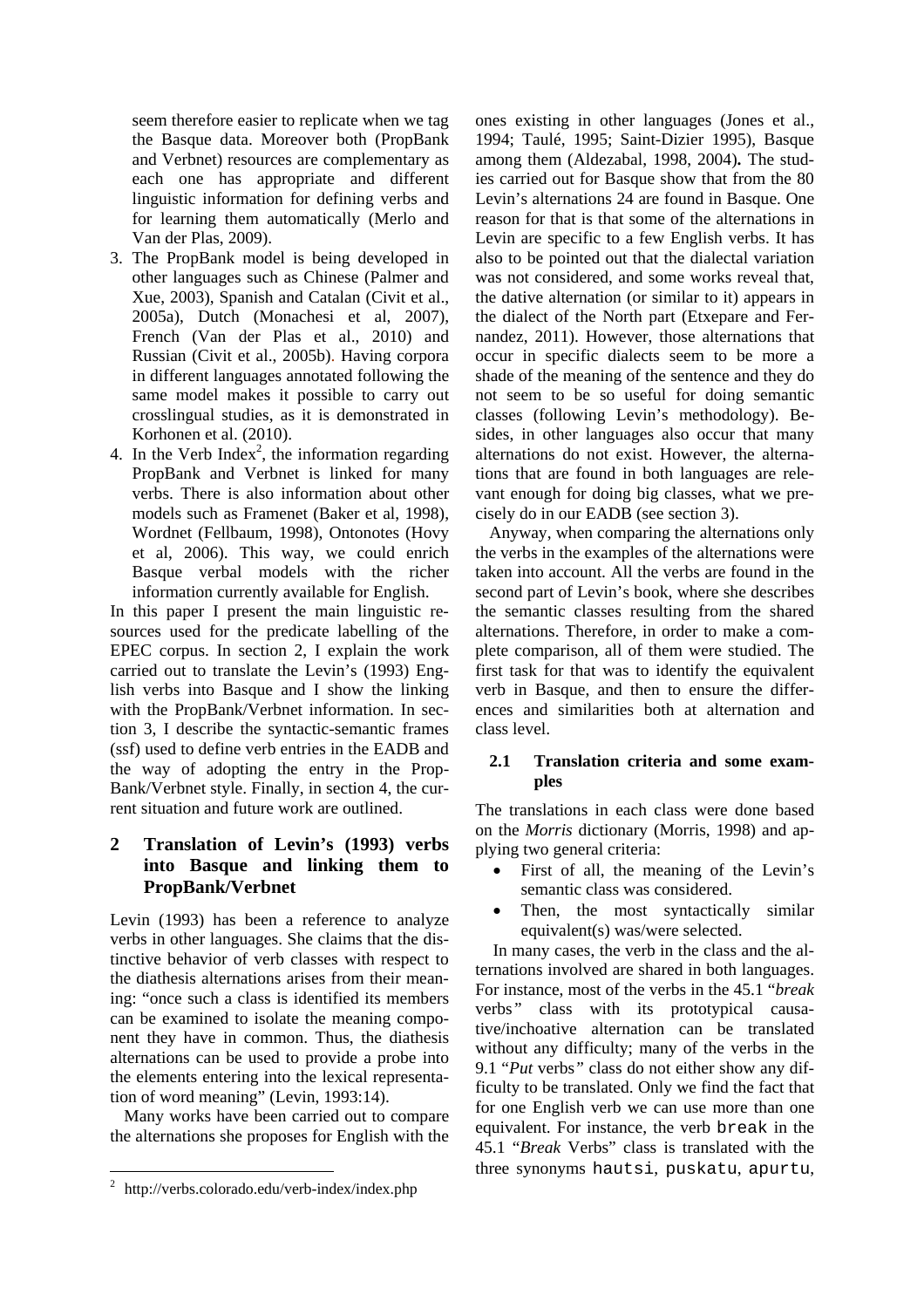because they three mean the same (regarding the class meaning) and admit the causative/inchoative alternation without showing differences at this level. These cases are not problematic since each of the Basque verbs will be linked to the *break* verb when annotating the corpus.

However, as we went going down in the subclasses, some mismatches were found. These are illustrated in this section.

- Some of the syntactic properties are shared. For instance, the verbs tell and say which differ between them in the different behavior when admitting the dative alternation (tell admits (I tell sb sth  $/$  I tell sth to sb)) while say does not (\*I say sb sth), are expressed with the same equivalent verb in Basque: esan*.* In Basque, there is not a different verb that reflects this syntactic variation, and the valence properties are the same as in the both English verbs. In those cases, both English verbs should be assigned to the Basque esan verb when annotating the corpus.

- A single word is used in English while two are necessary in Basque. These are mostly those verbs that have a manner or an instrument meaning incorporated, such us many of verbs into the "*funnel* verbs", "*wipe* verbs", "*spray/load* verbs", "*drive* verbs", "*poison* verbs", and "verbs of instrument of communication", among others. E.g.: ladle: burduntzaliaz bota, literally meaning 'to throw with a ladle'.

In these cases it may happen that the concept expressed by the verb that lexicalizes the manner in English is not a lexicalized concept in Basque. The example above represents that case. Therefore, these verbs should have to be considered and analyzed into the single verb (bota throw) class (17.1), where manner is going to be a possible adjunct. These cases are more difficult to solve when annotating: the annotator should realize that the non lexicalized adjunct + verb expression in Basque has to be annotated with the appropriate single word in English.

- The same verb is used in Basque for different verbs in different classes, but the object candidates must be specified as in English. For instance, Verbs in the 13.4.2 "*Equip* verbs" class in Basque are translated with the same verb as in 13.1 "give" or 13.2 "contribute" verb classes (for example, charge (13.4.2): ardura eman -> lit. 'to give (13.1) the charge'). That is, in Basque such distinction does not exist ('to charge somebody with a task' but not \*'to give

somebody with a task'). However, in order to provide the equivalent for charge, the object (zeregin baten ardura: 'charge of a task') must be equally specified in Basque. In these cases, when annotating the corpus the verb *charge* should be used when in the Basque sentence appear "*give the charge (of a task)*" and it should also be considered a multiword.

#### **2.2 Linking to PropBank/Verbnet**

Taking into account all these phenomena, we are able to say *a priory* that when linking the Propbank/Verbnet equivalent to the Basque verb, the argument structures (at least at valence level) of English and Basque verbs are not going to be the same in some cases, and, as a consequence, neither the alternations involved on them.

Moreover, when the concepts are not lexicalized in Basque, there will be an element that will be appearing as an apart adjunct (and not as an argument) in Basque, while in English there will not be a syntactic counterpart (but it will be incorporated in the verb).

In any case, the information obtained from the linking regarding the sense and rolesets will be very helpful in the process of building the Basque verb entry with the PropBank/Verbnet scheme (although classes are not shared). In table 1 a list of some of the verbs after the linking based on Levin's classes is shown.<sup>[3](#page-2-0)</sup>

| glue   | 22.4 | erantsi, kolatu |
|--------|------|-----------------|
| go     | 47.7 | joan            |
| go     | 51.1 | joan            |
| gobble | 38   | glu-glu egin    |
| gobble | 39.3 | irentsi         |

Table 1: the link between the PropBank and Basque verbs based on Levin's (1993) class.

# **3 The EADB: data-base of syntacticsemantic frames (ssf) for the Basque verbs**

Following the methodology that Levin suggests in her work, the crucial task is to detect those alternations that are semantically sensitive and then find the semantic components that would be in the lexical representation of the verbs.

For this task, and taking a revised point of view of the alternation concept which is also

<span id="page-2-0"></span><sup>&</sup>lt;sup>3</sup> It has to be noted that the Levin's classes have been revised in PropBank/Verbnet. Consequently some verbs remained without any link (Aldezabal et al, 2010).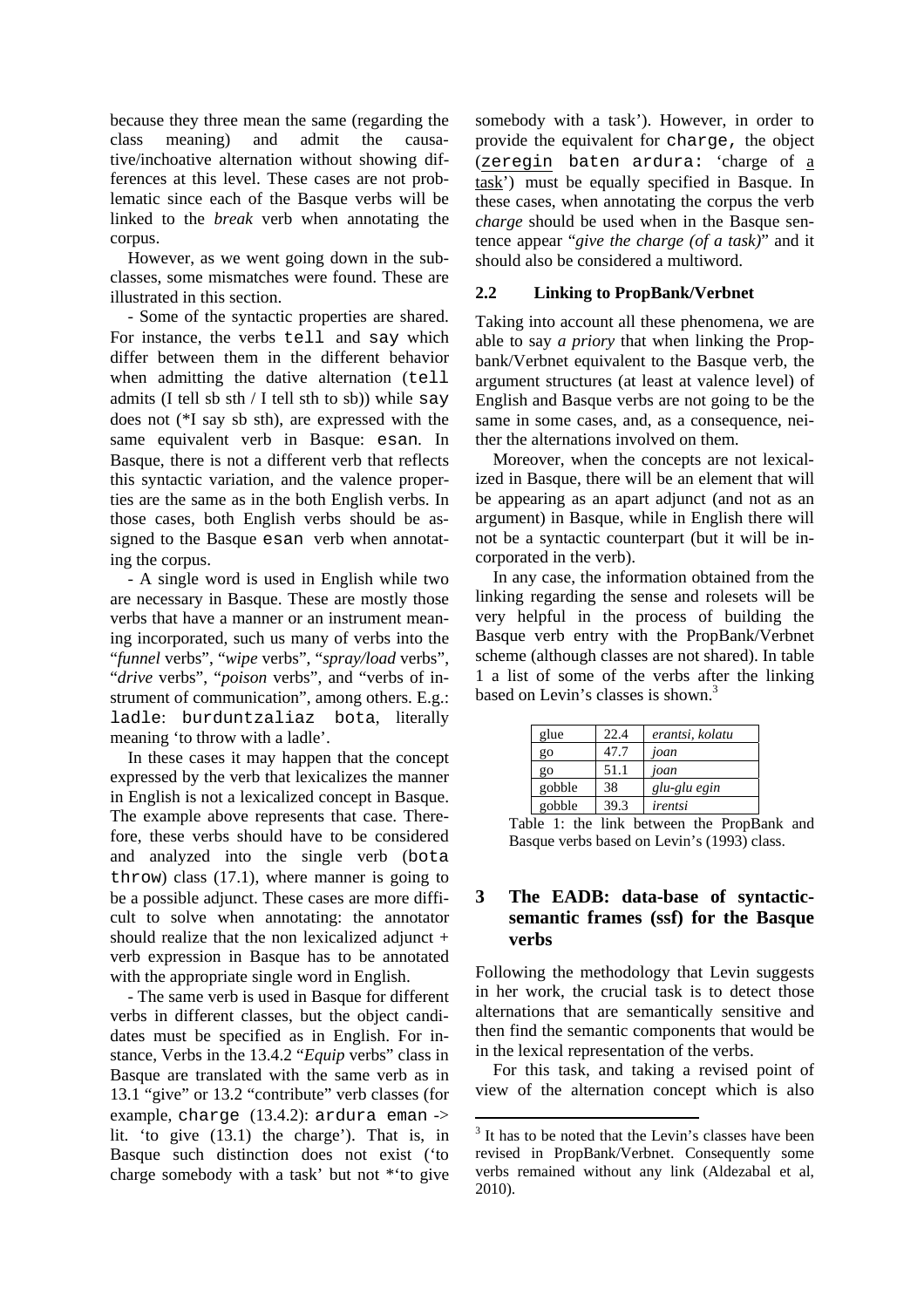adopted in other works (Vázquez et al., 2000; Rebolledo, 2002), I studied 100 Basque verbs basing on real corpus examples (Aldezabal, 2004).

I concluded that each verb has one or more prototypical frames to express any of the general semantic values appearing when analyzing verbs in general. These semantic values are not senses in the way they appear in the dictionaries, but basic cognitive categories or general predicate types which can serve to propose big classes at semantic level (such as *change of state*, *change of position*, *activity of an entity*, *creation of an entity*, *assignment of an attribute*, *exchange of an entity*, *situation of an entity* and so on). This semantic information is expressed by general semantic roles (or semantic components) coherently combined (that is, for a verb to express the general predicate *change of state*, at least an *affected theme* must be contain; or for a verb to express the general predicate *creation of an entity*, a *created theme* must be contain, and so on)<sup>[4](#page-3-0)</sup>. This way, some verbs share the capability to represent the same general predicate. However, it does not mean neither they should have the same syntactic frames (although it happens in many cases), nor they share the same alternations (although it also happens in many cases).

Based on that assumption, I defined a number of syntactic-semantic frames (ssf) for each verb. Each ssf is formed by semantic roles and the declension case that syntactically realizes this role. The ssf-s that have the same semantic roles define a verbal coarse-grained sense and are considered syntactic variants of an alternation. Different sets of semantic roles reflect different senses. This is similar to the PropBank model, where each of the syntactic variants (similar to a frame) pertains to a verbal sense (similar to a roleset).

In Table 2 we can see an example of the ssf-s for the verb esan. It has two senses and the first one contains two syntactic variants. The first sense can be translated as 'tell/say' as in Levin's 37 "Verbs of communication" class, and the second sense as 'call', as in Levin's 29 "Verbs with Predicative Complements" class.

*esan-1* (= 'tell/say'): Activity (communication) of an entity. Two arguments in two syntactic variants:

| $esan-1.1:arg1\_ERG^5,arg2\_ABS$                   |  |  |  |
|----------------------------------------------------|--|--|--|
| esan-1.2: arg1_ERG, arg2_COMP                      |  |  |  |
| $esan-2 (= 'call')$ : Assignment of an attribute.  |  |  |  |
| Three arguments in a single syntactic realization: |  |  |  |
| $esan-2$ : arg $1$ ERG, arg $2$ ABS, arg $3$ DAT   |  |  |  |

Table 2. Syntactic-semantic frames for the verb esan (='tell/say/call') as provided by the EADB lexicon.

These ssf-s together with the information obtained from the link to PropBank/Verbnet are a robust basis to define the new lexical entry with the PropBank/Verbnet scheme and to go on tagging the EPEC corpus in such framework.

Table 3 shows the adopted PropBank/Verbnet entry for the verb *esan*.

| Basque verb: esan                      |                                |  |  |
|----------------------------------------|--------------------------------|--|--|
| say.01/tell.01                         | call.01                        |  |  |
| Arg0: Agent $(ERG)$                    | Arg $0$ : Agent ( <i>ERG</i> ) |  |  |
| Arg1: Topic (ABS/COMP)                 | Arg1: Theme $(DAT)$            |  |  |
| Arg2: Recipient $(DAT)$                | Arg2: Predicate (ABS)          |  |  |
| Arg3: Attributive ( $INS^6$ /-i buruz/ |                                |  |  |
| $-i$ erreferentzia eginez $\frac{7}{}$ |                                |  |  |

Table 3: The PropBank/Verbnet style entry for the verb *esan*.

## **4 Current situation and future lines**

We have already annotated a sample of sentences for each of the 100 verbs including in the EADB. During the tagging process some adjustments had to be made, because of differences both at multiword level and at valence level. For instance, in some verbs of motion an *extend* argument is defined for the English verb while in Basque it does not exist.

Besides, the annotation has been evaluated and one of the most significant conclusions has been that before annotating, taggers must clearly understand the entries that have been adapted to the PropBank/Verbnet model. In addition, it must be also taken into account that multiword expressions are problematic and that it is necessary to decide what to do with those cases. Moreover, in order to avoid confusions with modifiers, it is important to provide some information or guidelines, although we know that some things will remain unsolved since they are subjective.

At present, we are planning to automatize the annotation-process taking into account the lexi-

<span id="page-3-0"></span><sup>&</sup>lt;sup>4</sup> I propose 13 general predicates and 21 semantic roles in total.

<span id="page-3-1"></span><sup>5</sup> ERG: ergative declension case; ABS: absolutive declension case; COMP: completive clause; DAT: dative declension case.

<span id="page-3-2"></span><sup>6</sup> The instrumental declension case

<span id="page-3-3"></span><sup>&</sup>lt;sup>7</sup> These are complex prepositions meaning 'regarding', 'with respect to'…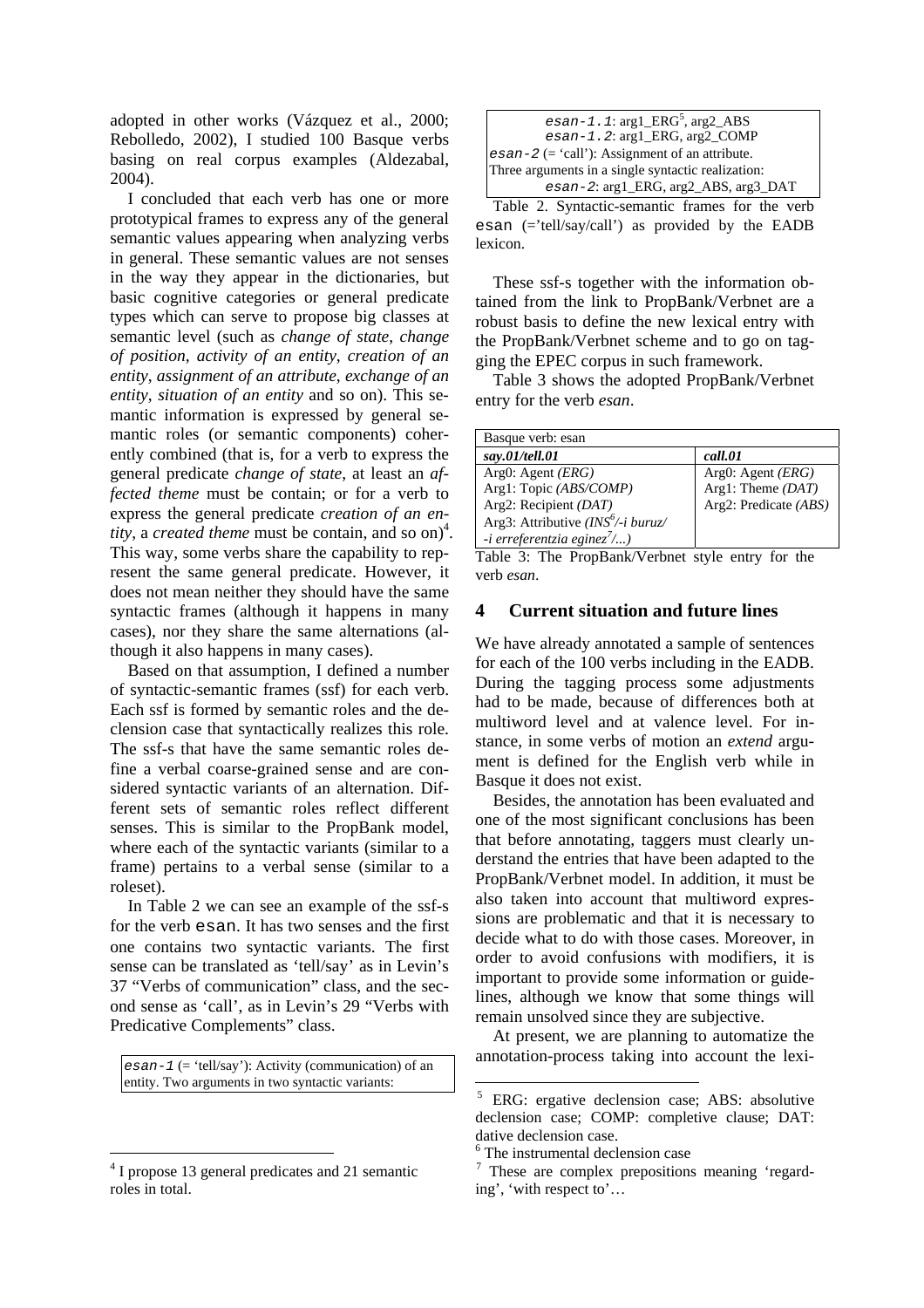con resulting from the annotated corpus. As a first step, we will detect the univocal role\_case pairs, and then we will automatically annotate the occurrences of the corpus, including its corresponding verb sense. For the automatic annotation of new verbs, class based cross studies will be carried out.

#### **References**

- Aduriz I., Aranzabe M.J., Arriola J. M., Atutxa A., Díaz de Ilarraza A., Ezeiza N., Gojenola K., Oronoz M., Soroa A., Urizar R. 2006. Methodology and steps towards the construction of EPEC, a corpus of written Basque tagged at morphological and syntactic levels for the automatic processing. *Corpus Linguistics Around the World*. Book series: Language and Computers. Vol 56 (pag 1- 15). Andrew Wilson, Paul Rayson, and Dawn Archer. Rodopi (eds.). Netherlands.
- Agirre E., Aldezabal I., Etxeberria J., Iruskieta M., Izagirre E., Mendizabal K., Pociello E. 2006. (Agirre et al 2006a). A methodology for the joint development of the Basque WordNet and Semcor. *Proceedings of the 5th International Conference on Language Resources and Evaluations (LREC)*. Genoa (Italy).
- Agirre E., Aldezabal I., Etxeberria J., Pociello E. 2006. (Agirre et al 2006b). A Preliminary Study for Building the Basque PropBank. *Proceedings of the 5th International Conference on Language Resources and Evaluations (LREC)*. Genoa (Italy).
- Aldezabal I., Aranzabe M., Díaz de Ilarraza A., Estarrona A. 2010. Building the Basque PropBank. Nicoletta Calzolari, Khalid Choukri, Bente Maegaard, Joseph Mariani, Jan Odjik, Stelios Piperidis, Mike Rosner and Daniel Tapias (eds.). *Proceedings of the Seventh Conference on International Language Resources and Evaluation* (LREC 2010). European Language Resources Association (ELRA). Valletta.
- Aldezabal I. 2004. *Aditz-azpikategorizazioaren azterketa. 100 aditzen azterketa zehatza, Levin (1993) oinarri harturik eta metodo automatikoak baliatuz*. PhD thesis. Basque Philology Department Leioa. UPV-EHU.
- Aldezabal I. 1998. Levin's verb classes and Basque. A comparative approach. Colloquium series of the Department of Computer Science at UMIACS (University of Maryland Institute for Advanced Computer Studies).
- Baker, C.F., Fillmore, C.J., Lowe, J.B. (1998). The Berkeley FrameNet project. In *Proceedings of the COLING-ACL*. Montreal, Canada.
- Etxepare, R. and Fernandez B. (to appear in 2011). Microparameters in Dative Constructions. Oxford

Studies in Comparative Syntax. Oxford University Press. Under contract.

- Fellbaum C. 1998. *Wordnet, an electronic lexical database*. MIT Press.
- Hovy E., Marcus M., Palmer M., Ramshaw L. and Weischedel R. 2006. OntoNotes: The 90% Solution. *Proceedings of HLT/NAACL*. New York.
- Ide N. and Véronis J. 1998. "Word Sense Disambiguation: State of the art". *Computational Linguistics*, 1998, 24 (1).
- Jones D., Berwick R., Cho F., Khan Z., Kohl K., Nomura N, Radhakrishnan A., Sauerland U. & Ulicny B. 1994. *Verb Classes and Alternations in Bangla, German, English, and Korean*. Massachussetts Institute of Technology center for Biological and Computational Learning and the Artificial Intelligence Laboratory.
- Kipper, K. 2005. Verbnet: *A broad-coverage, comprehensive verb lexicon*. Ph.D. thesis, University of Pennsylvnia.
- Levin B. 1993. *English Verb Classes and Alternations. A preliminary Investigation*. Chicago and London. The University of Chicago Press.
- Korhonen A., Sun L, Poibeau T. and Messiant C. 2010. Investigating the cross-linguistic potential of Verbnet-style classification. *Proceedings of the 23rd International Conference on Computational Linguistics (Coling 2010).* Beijing.
- Merlo P. and Van der Plas L. 2009. Abstraction and Generalization in Semantic Role Labels: Prop-Bank, Verbnet or both? *Proceedings of the 47th Annual Meeting of the ACL and the 4th IJCNLP of the AFNLP*. Suntec, Singapore.
- Monachesi G., Stevens G., Trapman J. 2007. adding semantic role annotation to a corpus of written Dutch. *Proceedings of the Lingusitcs Annotation Workshop (LAW)*. Prague, Czech repuplic.
- Morris M.. 1998. Morris Hiztegia.
- Palmer M., Gildea D., Kingsbury P. 2005. The Proposition Bank: A Corpus Annotated with Semantic Roles. In *Computational Linguistics Journal*. 31:1.
- Pociello E., Agirre E. and Aldezabal I. (to appear in Language Resources and Evaluation (LRE)). The Basque Lexical Knowledge Base: the Basque Wordnet.
- Rebolledo M. 2002. *Estructura sintáctica y significado verbal*. Dissertation. University of Santiago de Compostela.
- Saint-Dizier P. 1995. A semantic classification of French verbs based on B. Levin's approach. Research report. IRIT.
- Taulé M. 1995. Representación verbal en una Base de Conocimiento Léxico. PhD. Barcelona